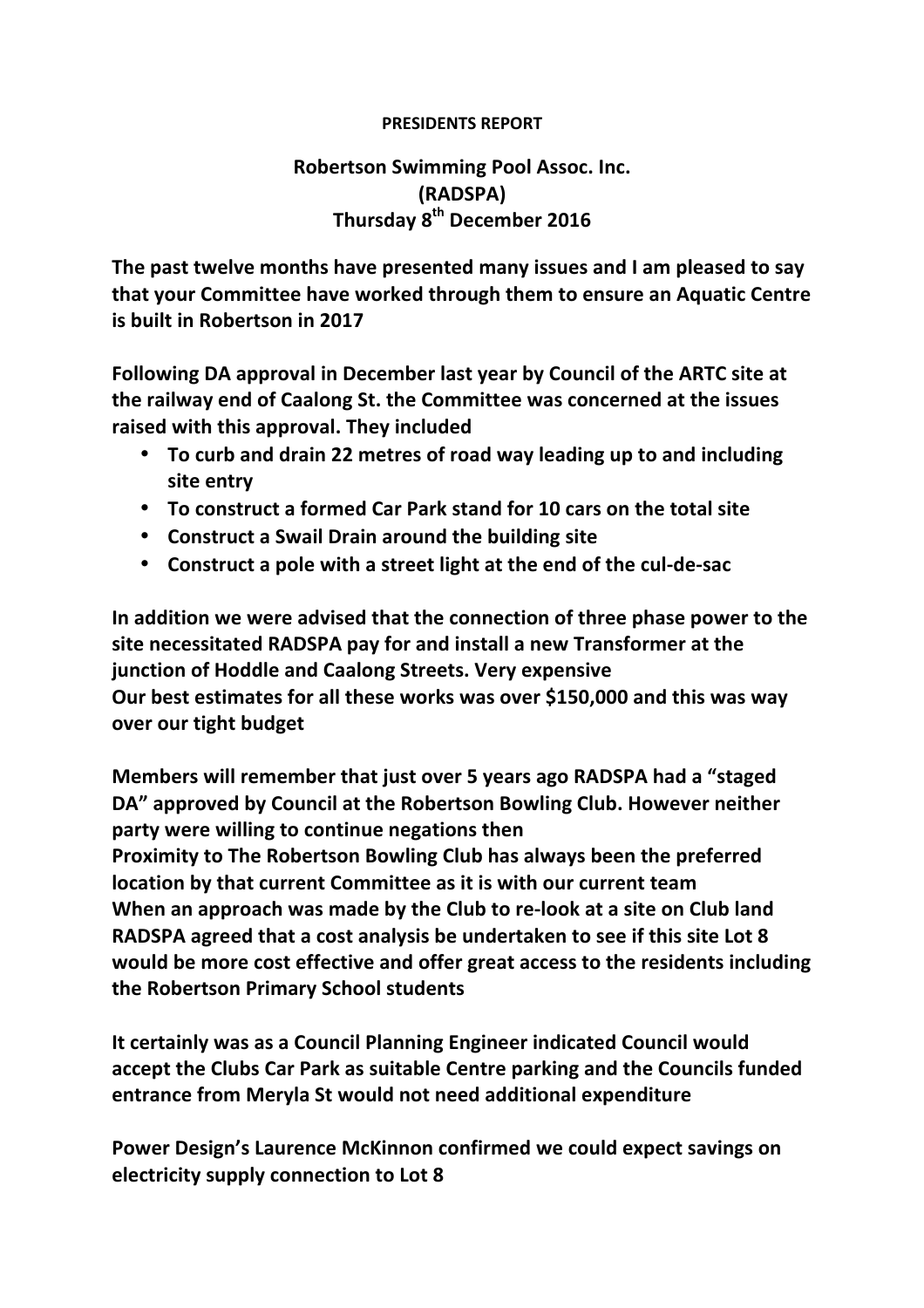**When The Bowling Club offered a 20 year Lease guaranteeing irrevocable** access to Lot 8 the RADSPA Committee accepted the change in the Aquatic **Centre site. Access was a concern of Council's Planning Department Once the Committee had all available research on the financial differences of** developing the Centre on either site it was a unanimous decision to enter into a commercial lease of Lot 8 site. This process however took five months ARTC were made aware of the 10 year lease previously signed and gave a **firm indication they would consider a release** 

**The President and Directors of the Robertson Bowling Club have been very** supportive and enthusiastic during this process and have added two years abatement on lease fees in lieu of preparing the site for development In particular I wish to thank Bob Turner the Bowling Clubs Acting **Secretary/Treasurer for his commitment to his diligent and professional** approach to secure the Lease and maintain contact sometimes under **pressure from members. Great work thank you Bob** 

As soon as the Lease process commenced RADSPA were then required to **seek** agreement from firstly Clubs GRANT and then National Stronger Regions **Fund (NSRF) to**

- **(a) Approve change of sites**
- **(b) To modify our Milestones (time frames) for funding**

Further delays were caused due to the long winded Federal Election and **eventually we received signed Deeds of Agreement on 18th September** All grants are currently secured and we can confirm the following

- **Clubs Grant Cat.3, (Liquor & Gaming, Justice NSW). \$350,000**
- **NSRF (Dept. Infrastructure & Regional Development). Up to \$542,637. This is a dollar for dollar grant**
- In addition the funds raised by the Committee's over 34 years is in **excess of \$220,00**

Our total building fund is approx. \$1,100,000 depending on IMB interest adjustments. We will maintain a Contingency Fund that will support short fall in income for the initial two year period of the Centre's operations **The Committee have maintained strong contact with all suppliers and earlier in the year we arranged a full day Workshop that was attended by them all** Another Workshop is planned for early in the New Year. In addition David **O'Brien and I have visited like developments to appraise their construction, operations and budgets**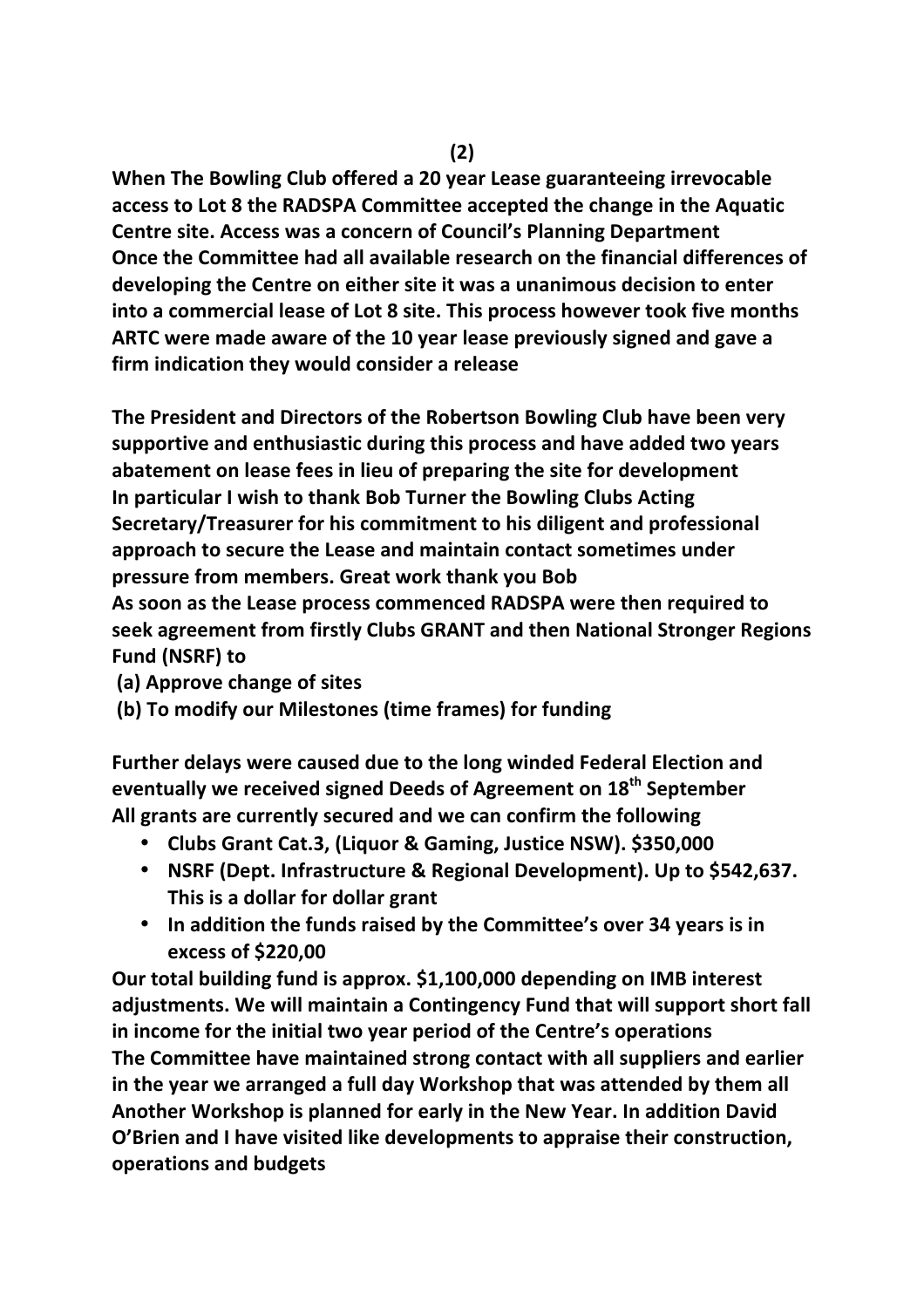**Committees over this long period of time have maintained a determination** to respect all funding contributions and to deliver an above ground; four lane enclosed heated Swimming Pool and Exercise/ Gymnasium Room that will attract swimmers of all ages and standards including the disabled and **handicapped**

The delays in developing the project have caused pressure on the **Committees and we have lost some valuable member contributions**

**In particular we wish to thank Kate van Eimeren, Bec Bollinger and long-time Committee Member Sharon Makin for their support. We also thank retiring Committee Member Damien Plain for his efforts. All have been Invaluable**

The finances necessary to build the Centre are also under some pressure due to supplier increases and rising costs and charges. Additional fund raising and **additional grants must and will be ongoing**

**Communication with the residents of the District has been carried out in the**  "old" way and it was not until we embraced social media that we saw a marked improvement in local interest. This upgrading was due to the work of **Robin Ezra and Pi Wei Lim who have brought me and some of the Committee into the new social media age. Our web site is now most active and Face** Book is connecting the project to a vast audience producing new Members and potential Committee Members. Thank you to both for your professional **approach**

**There have been many contributions from experts and suppliers who have** embraced the community spirit that drives us all to complete this project **In particular Laurence McKinnon (Power Design), John Webb (Plans), Beau Woodward (First Earth Works), David Thomas (Engineer), Gary Antaw** (Surveyor), John Zelvis (Playzone Pool Warilla), Mathew Burke (Electrician), **Rohan McAlpine (Solicitor), Brenden Smith (Landscaper), Ms Susan Matthews (Robertson Primary School Head Teacher) and many more. We thank them**  for their generous support